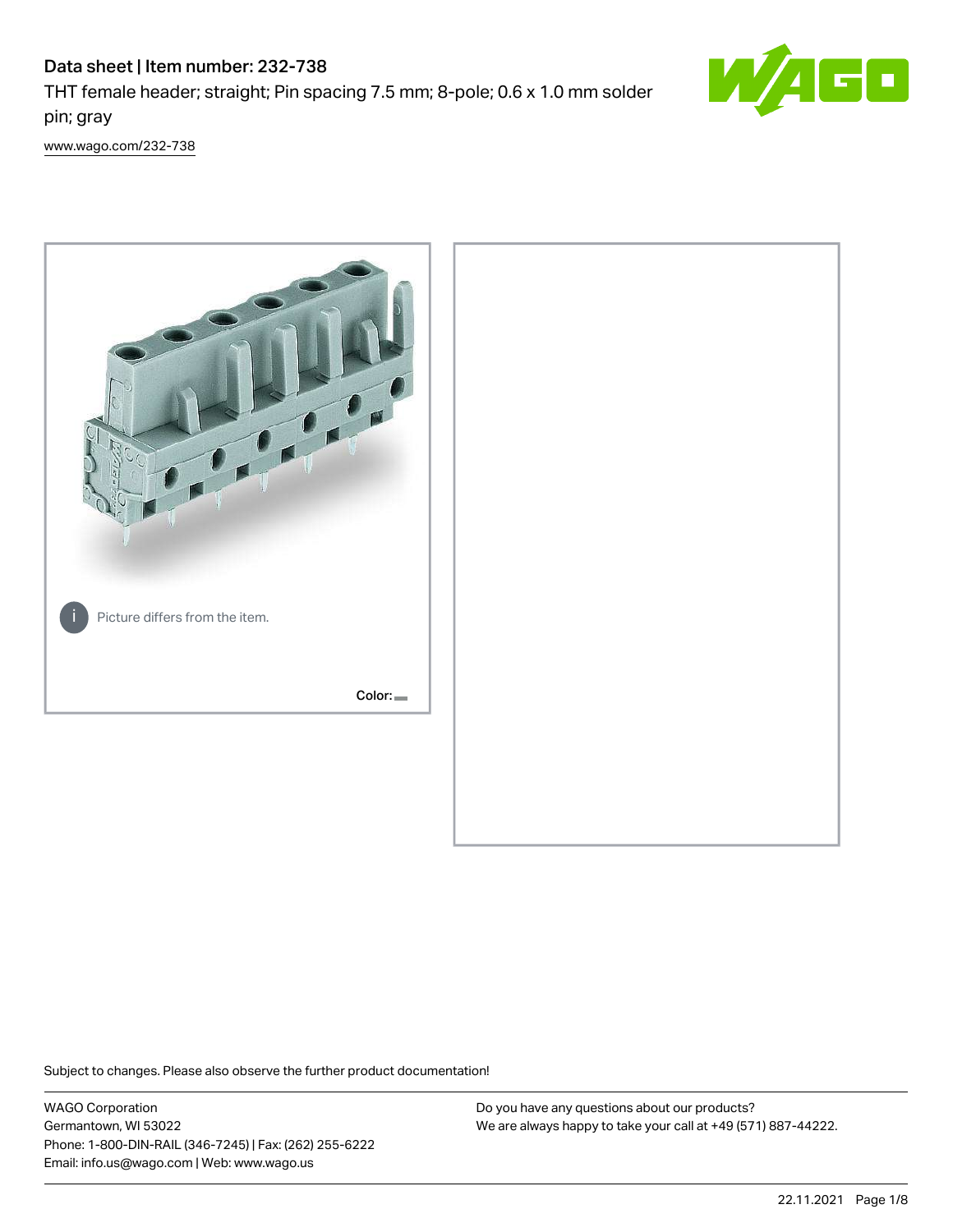

Dimensions in mm

 $L =$  (pole no.  $-1$ ) x pin spacing  $+5$  mm  $+ 1.5$  mm

2- to 3-pole female connectors – one latch only

#### Item description

- **Horizontal or vertical PCB mounting via straight or angled solder pins**
- For board-to-board and board-to-wire connections
- Touch-proof PCB outputs  $\blacksquare$
- $\blacksquare$ Easy-to-identify PCB inputs and outputs
- $\blacksquare$ With coding fingers

Subject to changes. Please also observe the further product documentation! Data

WAGO Corporation Germantown, WI 53022 Phone: 1-800-DIN-RAIL (346-7245) | Fax: (262) 255-6222 Email: info.us@wago.com | Web: www.wago.us

Do you have any questions about our products? We are always happy to take your call at +49 (571) 887-44222.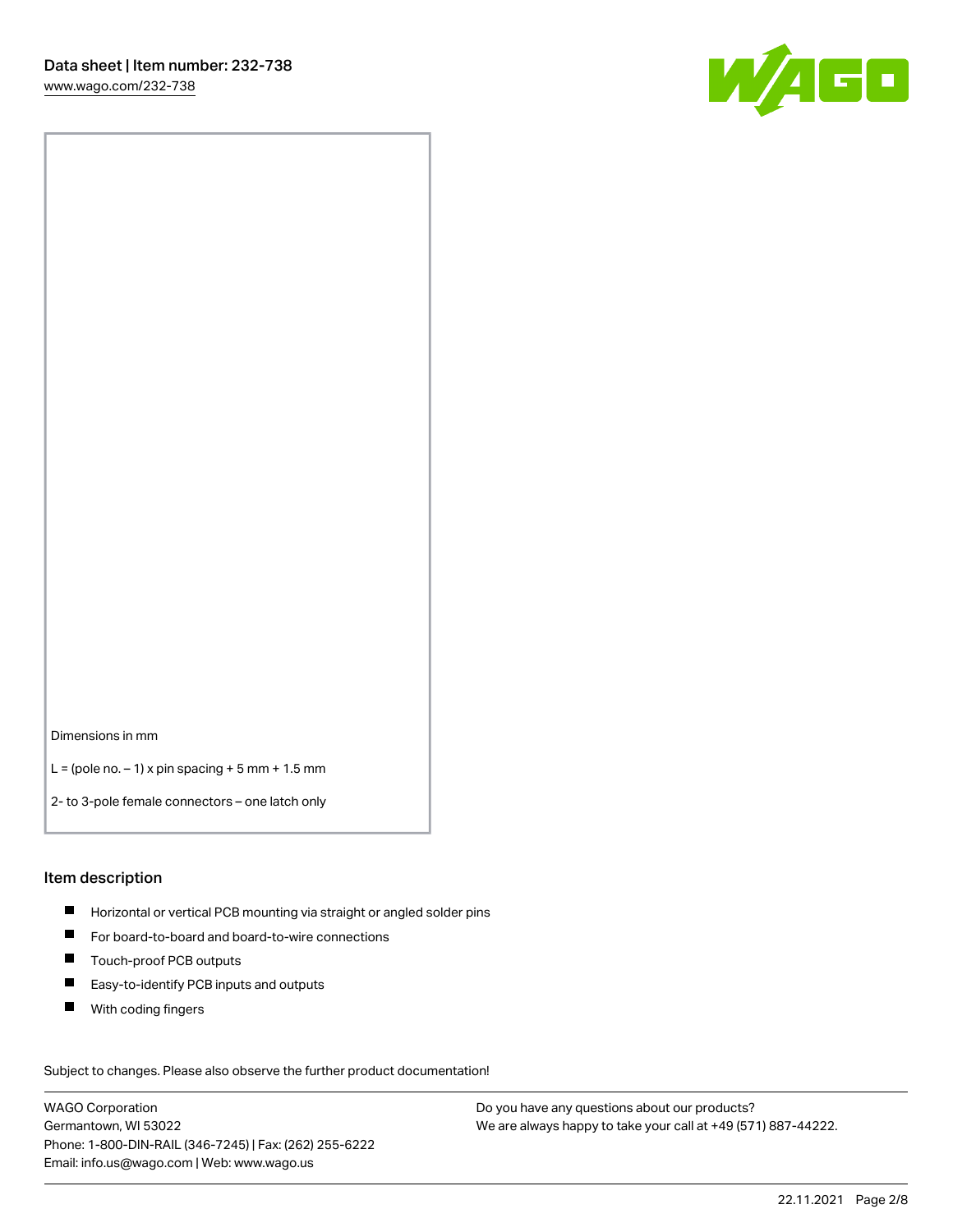[www.wago.com/232-738](http://www.wago.com/232-738)



## Data Notes

| Safety information 1 | The <i>MCS – MULTI CONNECTION SYSTEM</i> includes connectors<br>without breaking capacity in accordance with DIN EN 61984. When<br>used as intended, these connectors must not be connected<br>/disconnected when live or under load. The circuit design should<br>ensure header pins, which can be touched, are not live when<br>unmated. |
|----------------------|--------------------------------------------------------------------------------------------------------------------------------------------------------------------------------------------------------------------------------------------------------------------------------------------------------------------------------------------|
| Variants:            | Other pole numbers<br>3.8 mm pin projection for male headers with straight solder pins<br>Gold-plated or partially gold-plated contact surfaces<br>Other versions (or variants) can be requested from WAGO Sales or<br>configured at https://configurator.wago.com/                                                                        |

## Electrical data

## IEC Approvals

| Ratings per                 | IEC/EN 60664-1                                                        |
|-----------------------------|-----------------------------------------------------------------------|
| Rated voltage (III / 3)     | 500 V                                                                 |
| Rated surge voltage (III/3) | 6 <sub>kV</sub>                                                       |
| Rated voltage (III/2)       | 630 V                                                                 |
| Rated surge voltage (III/2) | 6 <sub>kV</sub>                                                       |
| Nominal voltage (II/2)      | 1000V                                                                 |
| Rated surge voltage (II/2)  | 6 <sub>kV</sub>                                                       |
| Rated current               | 12A                                                                   |
| Legend (ratings)            | $(III / 2)$ $\triangle$ Overvoltage category III / Pollution degree 2 |

## UL Approvals

| Approvals per                  | UL 1059 |
|--------------------------------|---------|
| Rated voltage UL (Use Group B) | 300 V   |
| Rated current UL (Use Group B) | 15 A    |
| Rated voltage UL (Use Group D) | 300 V   |
| Rated current UL (Use Group D) | 10 A    |

## Ratings per UL

| UL 1977                | 600                                 |
|------------------------|-------------------------------------|
| Rated voltage          | .                                   |
| Rated current<br>-1977 | the contract of the contract of the |

Subject to changes. Please also observe the further product documentation!

| <b>WAGO Corporation</b>                                | Do you have any questions about our products?                 |
|--------------------------------------------------------|---------------------------------------------------------------|
| Germantown, WI 53022                                   | We are always happy to take your call at +49 (571) 887-44222. |
| Phone: 1-800-DIN-RAIL (346-7245)   Fax: (262) 255-6222 |                                                               |
| Email: info.us@wago.com   Web: www.wago.us             |                                                               |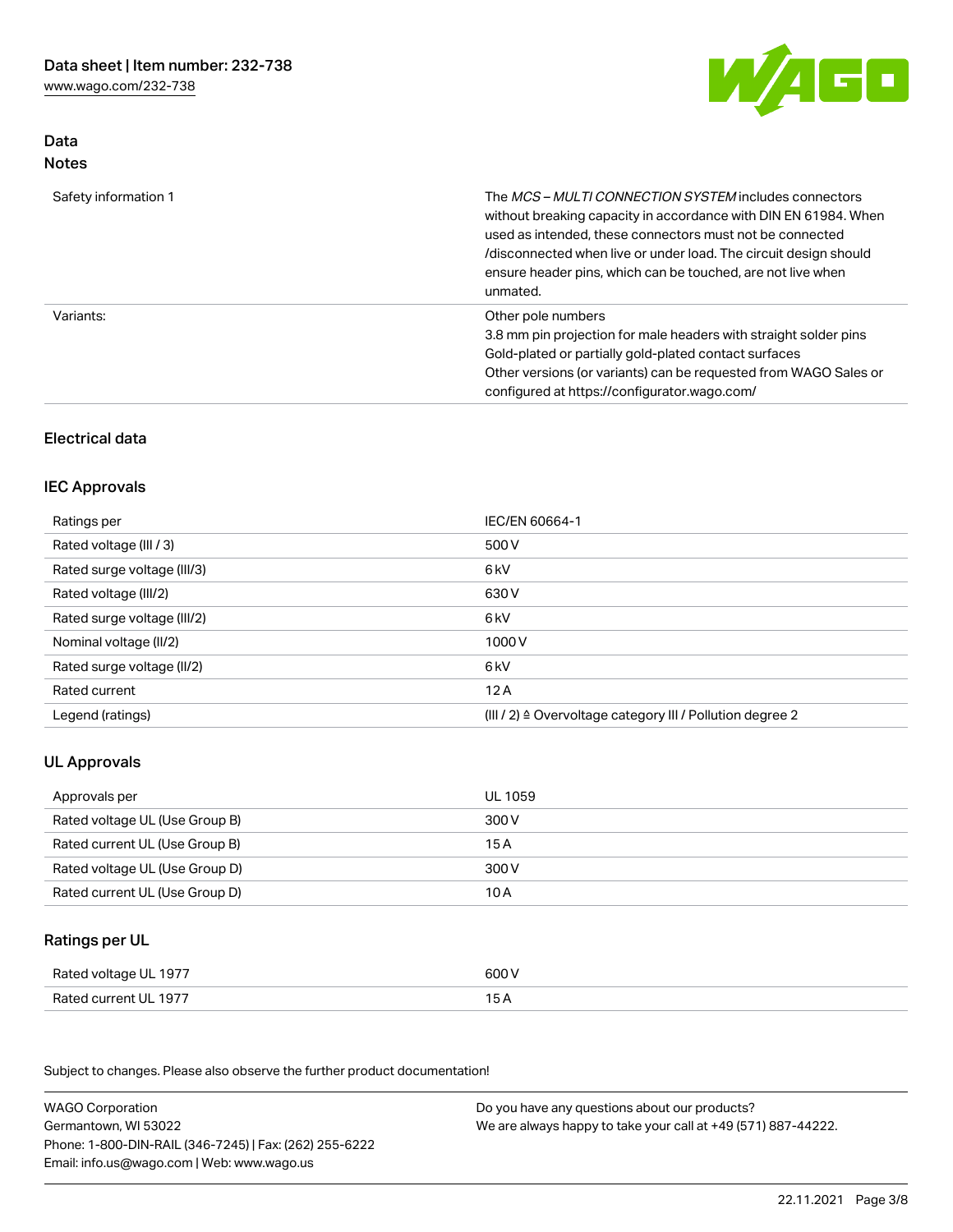[www.wago.com/232-738](http://www.wago.com/232-738)



## CSA Approvals

| Approvals per                   | CSA   |
|---------------------------------|-------|
| Rated voltage CSA (Use Group B) | 300 V |
| Rated current CSA (Use Group B) | 15 A  |
| Rated voltage CSA (Use Group D) | 300 V |
| Rated current CSA (Use Group D) | 10 A  |

## Connection data

| Total number of potentials |  |
|----------------------------|--|
| Number of connection types |  |
| Number of levels           |  |

#### Connection 1

| Number of poles |  |
|-----------------|--|
|-----------------|--|

## Physical data

| Pin spacing                          | 7.5 mm / 0.295 inch   |
|--------------------------------------|-----------------------|
| Width                                | 59 mm / 2.323 inch    |
| Height                               | 23.25 mm / 0.915 inch |
| Height from the surface              | 18.25 mm / 0.719 inch |
| Depth                                | 11.6 mm / 0.457 inch  |
| Solder pin length                    | $5 \,\mathrm{mm}$     |
| Solder pin dimensions                | $0.6 \times 1$ mm     |
| Drilled hole diameter with tolerance | $1.3$ $(+0.1)$ mm     |

## Plug-in connection

| Contact type (pluggable connector) | Female header |
|------------------------------------|---------------|
| Connector (connection type)        | for PCB       |
| Mismating protection               | No            |
| Mating direction to the PCB        | $90^{\circ}$  |
| Locking of plug-in connection      | Without       |

## PCB contact

| PCB Contact            | THT                                        |
|------------------------|--------------------------------------------|
| Solder pin arrangement | over the entire female connector (in-line) |

Subject to changes. Please also observe the further product documentation!

| <b>WAGO Corporation</b>                                | Do you have any questions about our products?                 |
|--------------------------------------------------------|---------------------------------------------------------------|
| Germantown, WI 53022                                   | We are always happy to take your call at +49 (571) 887-44222. |
| Phone: 1-800-DIN-RAIL (346-7245)   Fax: (262) 255-6222 |                                                               |
| Email: info.us@wago.com   Web: www.wago.us             |                                                               |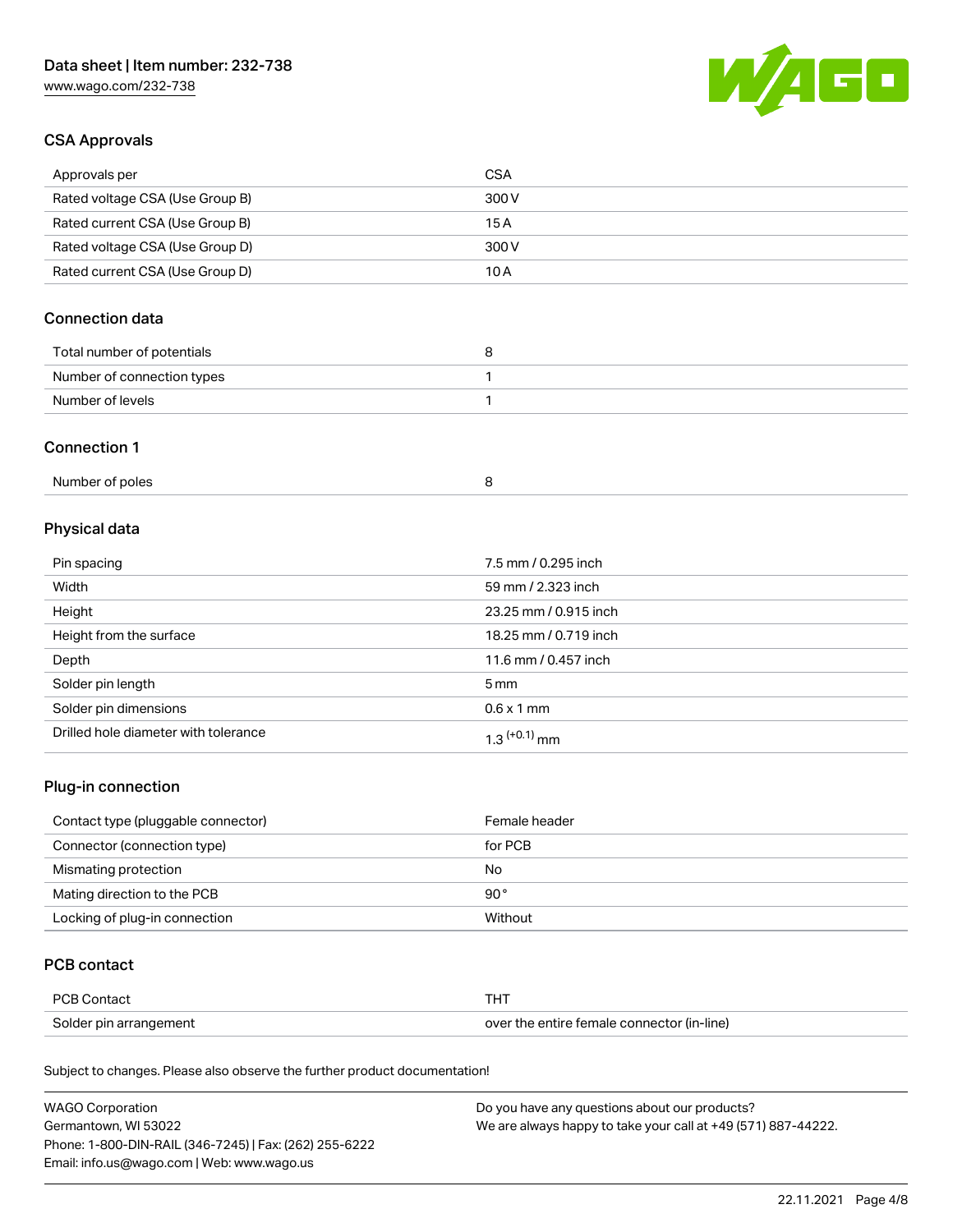Number of solder pins per potential 1



#### Material data

| Color                       | gray             |
|-----------------------------|------------------|
| Material group              |                  |
| Insulation material         | Polyamide (PA66) |
| Flammability class per UL94 | V <sub>0</sub>   |
| Contact material            | Copper alloy     |
| Contact plating             | tin-plated       |
| Fire load                   | 0.173 MJ         |
| Weight                      | 8.8g             |

### Environmental requirements

| Limit temperature range<br>. | +85 °C<br>-60 |  |
|------------------------------|---------------|--|
|------------------------------|---------------|--|

## Commercial data

| Product Group         | 3 (Multi Conn. System) |
|-----------------------|------------------------|
| PU (SPU)              | 25 Stück               |
| Packaging type        | box                    |
| Country of origin     | DE                     |
| <b>GTIN</b>           | 4044918579827          |
| Customs tariff number | 8536694040             |

## Approvals / Certificates

#### Country specific Approvals

| Logo                | Approval                                            | <b>Additional Approval Text</b> | Certificate<br>name |
|---------------------|-----------------------------------------------------|---------------------------------|---------------------|
|                     | CВ<br>DEKRA Certification B.V.                      | IEC 61984                       | NL-39756            |
| EMA<br><b>INEUR</b> | <b>KEMA/KEUR</b><br><b>DEKRA Certification B.V.</b> | EN 61984                        | 2190761.01          |

#### Ship Approvals

| Logo | Approval                    | Additional Approval Text | Certificate<br>name |
|------|-----------------------------|--------------------------|---------------------|
|      | <b>ABS</b>                  | -                        | 19-                 |
|      | American Bureau of Shipping |                          | HG15869876-         |

Subject to changes. Please also observe the further product documentation!

WAGO Corporation Germantown, WI 53022 Phone: 1-800-DIN-RAIL (346-7245) | Fax: (262) 255-6222 Email: info.us@wago.com | Web: www.wago.us Do you have any questions about our products? We are always happy to take your call at +49 (571) 887-44222.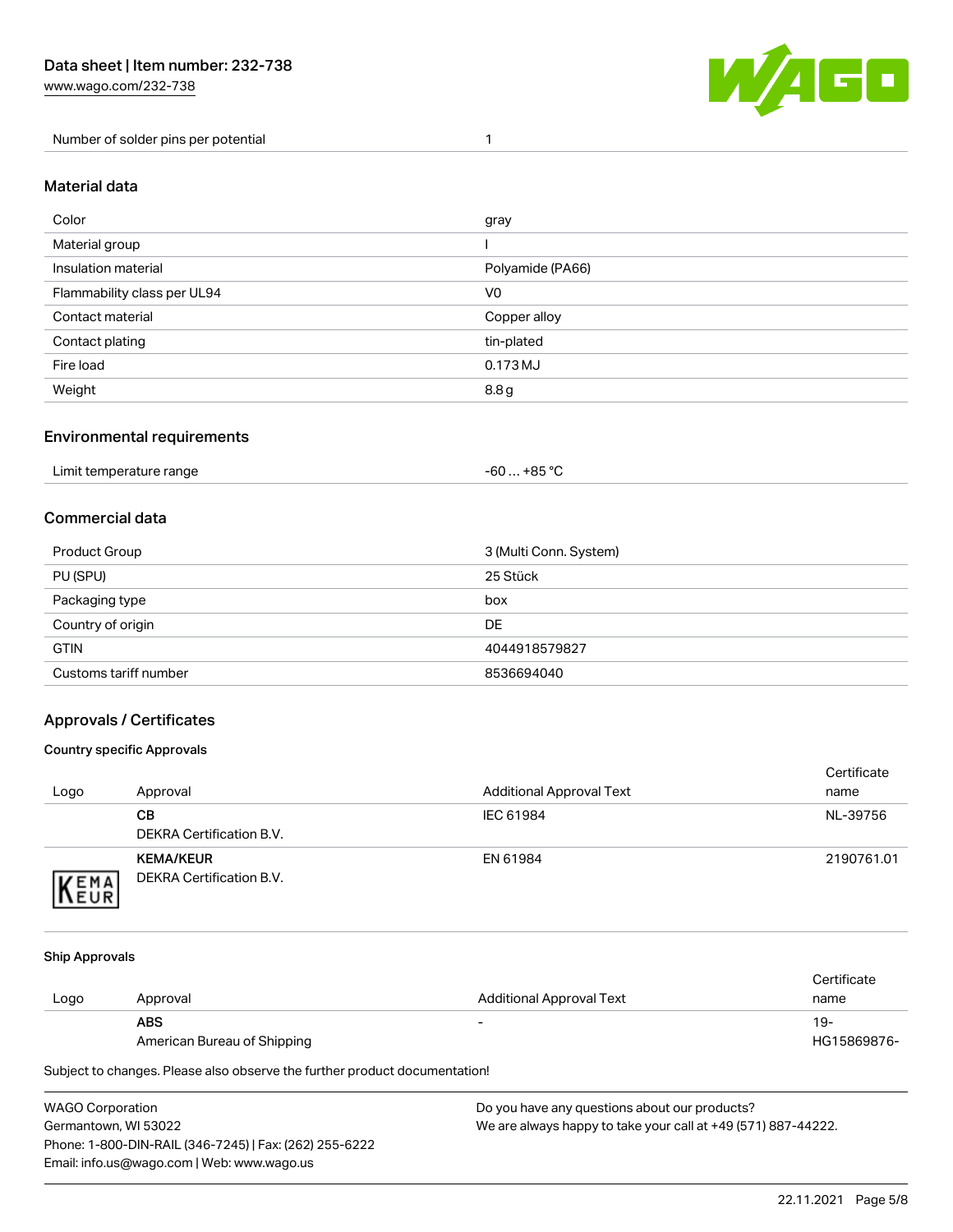



PDA

| <b>Contract Contract Contract Contract Contract Contract Contract Contract Contract Contract Contract Contract Contract Contract Contract Contract Contract Contract Contract Contract Contract Contract Contract Contract Contr</b> |                                        |           |               |
|--------------------------------------------------------------------------------------------------------------------------------------------------------------------------------------------------------------------------------------|----------------------------------------|-----------|---------------|
|                                                                                                                                                                                                                                      | <b>DNV GL</b>                          | EN 60998  | TAE000016Z    |
|                                                                                                                                                                                                                                      | Det Norske Veritas, Germanischer Lloyd |           |               |
|                                                                                                                                                                                                                                      | LR.<br>Lloyds Register                 | IEC 61984 | 96/20035 (E5) |
| THE APROVA                                                                                                                                                                                                                           |                                        |           |               |
|                                                                                                                                                                                                                                      |                                        |           |               |

#### UL-Approvals

| Logo | Approval                                    | <b>Additional Approval Text</b> | Certificate<br>name |
|------|---------------------------------------------|---------------------------------|---------------------|
| Ъ.   | <b>UR</b><br>Underwriters Laboratories Inc. | <b>UL 1059</b>                  | E45172              |
| 9.   | <b>UR</b><br>Underwriters Laboratories Inc. | <b>UL 1977</b>                  | E45171              |

## **Counterpart**

| ltem no.731-608<br>1-conductor male connector; CAGE CLAMP®; 2.5 mm <sup>2</sup> ; Pin spacing 7.5 mm; 8-pole; 2,50 mm <sup>2</sup> ; gray                               | www.wago.com/731-608             |
|-------------------------------------------------------------------------------------------------------------------------------------------------------------------------|----------------------------------|
| Item no.731-608/019-000<br>1-conductor male connector; CAGE CLAMP®; 2.5 mm <sup>2</sup> ; Pin spacing 7.5 mm; 8-pole; clamping collar;<br>$2,50$ mm <sup>2</sup> ; gray | www.wago.com/731-608<br>/019-000 |

#### Optional accessories

Testing accessories

| Testing accessories |                                                                                                                              |                      |
|---------------------|------------------------------------------------------------------------------------------------------------------------------|----------------------|
|                     | Item no.: 210-136<br>Test plug; 2 mm Ø; with 500 mm cable                                                                    | www.wago.com/210-136 |
|                     | Item no.: 231-662<br>Test plugs for female connectors; for 7.5 mm and 7.62 mm pin spacing; 2,50 mm <sup>2</sup> ; light gray | www.wago.com/231-662 |

Subject to changes. Please also observe the further product documentation!

| <b>WAGO Corporation</b>                                | Do you have any questions about our products?                 |
|--------------------------------------------------------|---------------------------------------------------------------|
| Germantown, WI 53022                                   | We are always happy to take your call at +49 (571) 887-44222. |
| Phone: 1-800-DIN-RAIL (346-7245)   Fax: (262) 255-6222 |                                                               |
| Email: info.us@wago.com   Web: www.wago.us             |                                                               |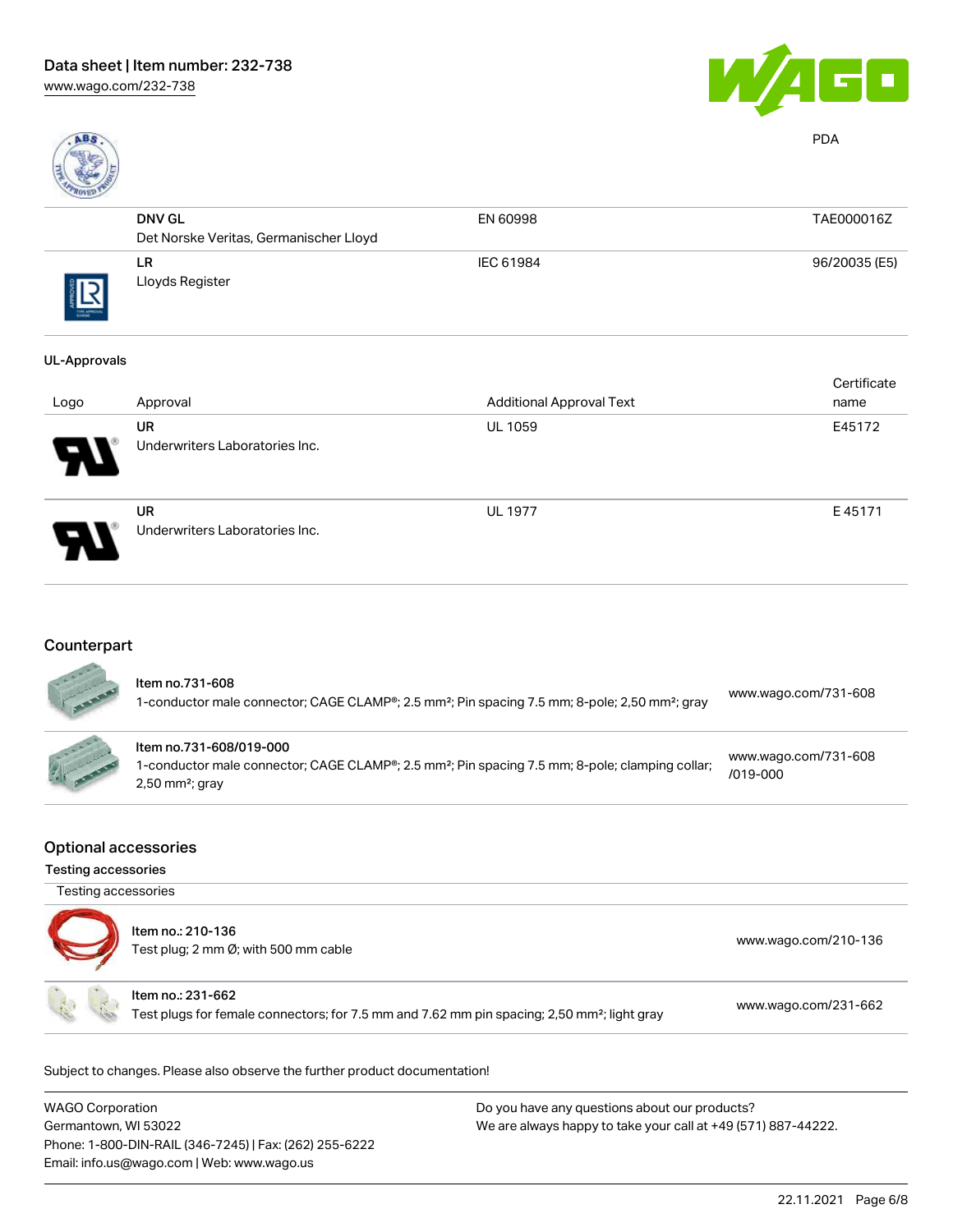

## Downloads Documentation

| <b>Additional Information</b>                                                                                                                                          |            |               |          |
|------------------------------------------------------------------------------------------------------------------------------------------------------------------------|------------|---------------|----------|
| Technical explanations                                                                                                                                                 | 2019 Apr 3 | pdf<br>2.0 MB | Download |
| <b>CAD files</b>                                                                                                                                                       |            |               |          |
| CAD data                                                                                                                                                               |            |               |          |
| 2D/3D Models 232-738                                                                                                                                                   |            | <b>URL</b>    | Download |
| <b>CAE</b> data                                                                                                                                                        |            |               |          |
| EPLAN Data Portal 232-738                                                                                                                                              |            | <b>URL</b>    | Download |
| ZUKEN Portal 232-738                                                                                                                                                   |            | URL           | Download |
| <b>PCB Design</b>                                                                                                                                                      |            |               |          |
| Symbol and Footprint 232-738                                                                                                                                           |            | URL           | Download |
| CAx data for your PCB design, consisting of "schematic symbols and PCB footprints",<br>allow easy integration of the WAGO component into your development environment. |            |               |          |
| Supported formats:                                                                                                                                                     |            |               |          |
| Accel EDA 14 & 15<br>ш                                                                                                                                                 |            |               |          |
| ш<br>Altium 6 to current version                                                                                                                                       |            |               |          |
| ш<br>Cadence Allegro                                                                                                                                                   |            |               |          |
| ш<br>DesignSpark                                                                                                                                                       |            |               |          |
| ш<br>Eagle Libraries                                                                                                                                                   |            |               |          |
| ш<br>KiCad                                                                                                                                                             |            |               |          |
| Mentor Graphics BoardStation                                                                                                                                           |            |               |          |
| ш<br>Mentor Graphics Design Architect                                                                                                                                  |            |               |          |
| Mentor Graphics Design Expedition 99 and 2000                                                                                                                          |            |               |          |
| Ш<br>OrCAD 9.X PCB and Capture                                                                                                                                         |            |               |          |
| PADS PowerPCB 3, 3.5, 4.X, and 5.X<br>ш                                                                                                                                |            |               |          |
| ш<br>PADS PowerPCB and PowerLogic 3.0                                                                                                                                  |            |               |          |
| ш<br>PCAD 2000, 2001, 2002, 2004, and 2006                                                                                                                             |            |               |          |
| ш<br>Pulsonix 8.5 or newer                                                                                                                                             |            |               |          |
| ш<br><b>STL</b>                                                                                                                                                        |            |               |          |
|                                                                                                                                                                        |            |               |          |

Subject to changes. Please also observe the further product documentation!

WAGO Corporation Germantown, WI 53022 Phone: 1-800-DIN-RAIL (346-7245) | Fax: (262) 255-6222 Email: info.us@wago.com | Web: www.wago.us

Do you have any questions about our products? We are always happy to take your call at +49 (571) 887-44222.